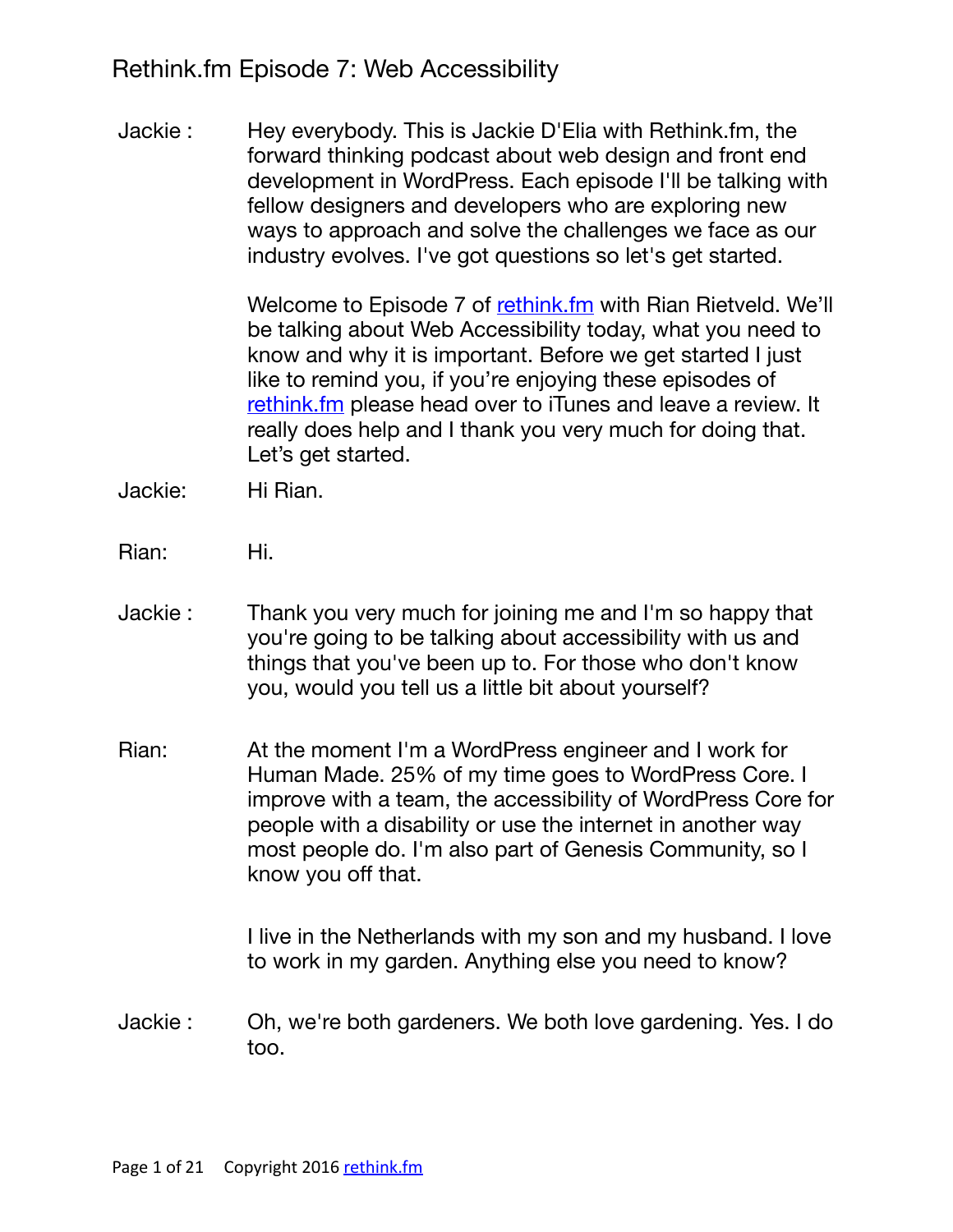- Rian: Well, thank you for having me.
- Jackie : Thank you. First question for you is how did you get started with WordPress? Then how did that roll into your accessibility focus?
- Rian: I've been developing websites for 16, 17 years now. I started with just plain HTML pages and then I tried out some CMS's like PhpNuke, this was a big disaster. Then I wrote my own little CMS but slowly that was too small, I needed the proper CMS with all the features.

I compared some CMS's like Joomla and Drupal and WordPress and I can't remember why I chose WordPress, actually. I think it was the separation between the themes, actually the work you do and WordPress itself so it was easily updatable and I loved the community. There was a large community, you could ask anything on the forum and there were people helping you. It was a very, very friendly community and it works out of the box so it was very easy to make something for clients very easy with all the features in it. That's why I stayed.

- Jackie : How did you start using Genesis? What was your reason for choosing that as a framework to work on? Do you still use that now?
- Rian: That I use Genesis is Remkus De Vries fault. I heard him talk at WordCamp Netherlands about the Genesis framework and I thought, "Well, that's good." I always used Twenty Ten (theme), way back, as a framework for what I built on. He told me so in the talk he gave about the features of Genesis, about the hooks and the filters, and how you can move stuff around. I tried that and I really, really liked that. So, thank you, Remkus.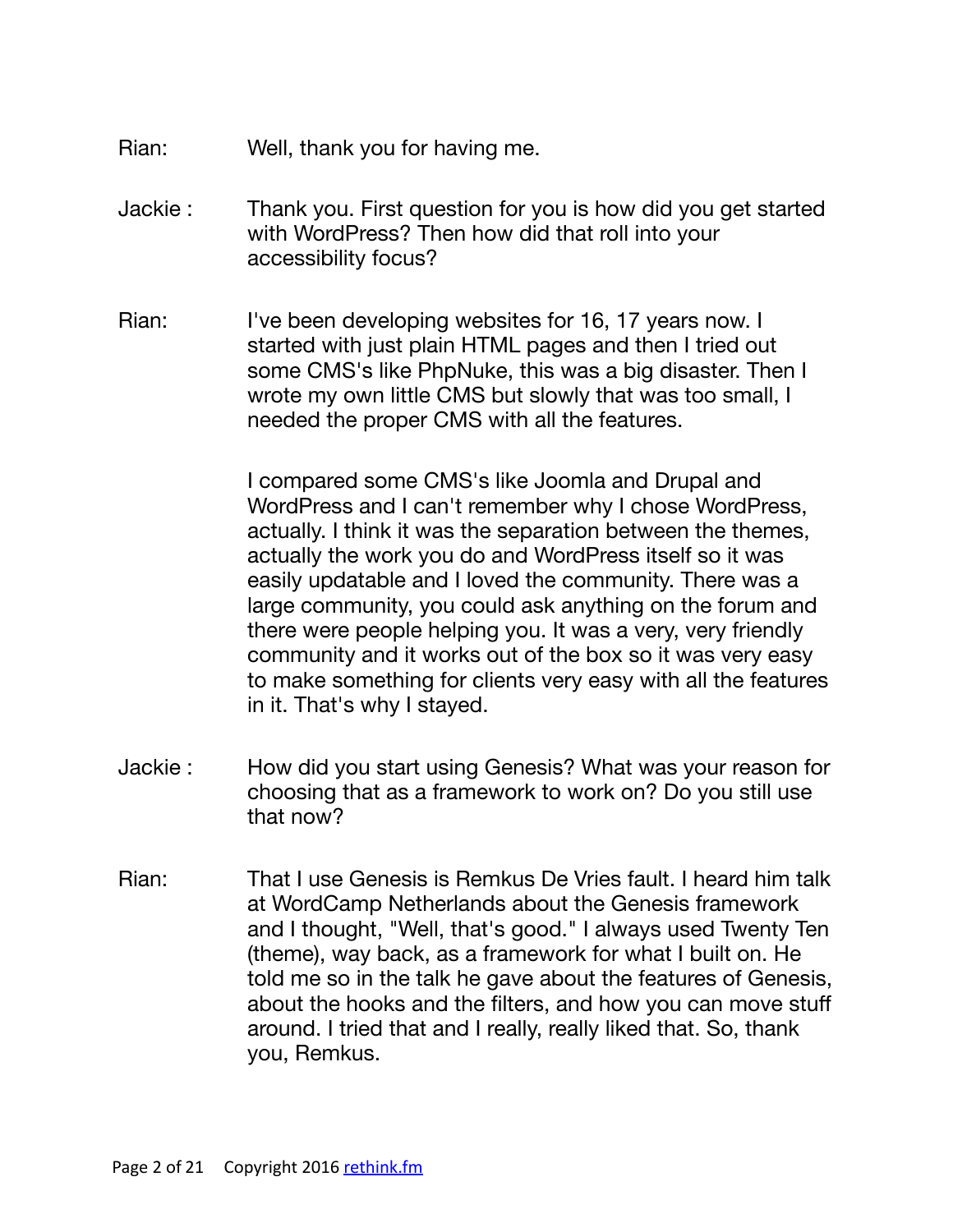- Jackie : Genesis is wonderful.
- Rian: Also the community's awesome.
- Jackie : I love the Genesis community. It's wonderful. If you're not in the Genesis Slack channel, you should definitely go and request access to that. It's a great place to hang out with Genesis folks. How did you get started with accessibility and that focus? How did you become an expert in accessibility for WordPress?
- Rian: In 2010, the Dutch government decided government websites needed to be accessible. I thought, "Well, that's a huge market. Let's try out if I can learn that." I followed the course with the Dutch accessibility foundation, how to go to accessible, I implemented it in my work. I didn't get any work from the Dutch government, but I did get work from Dutch foundations who needed an accessible website, like the Dutch Eye Association. I discovered WordPress was not accessible at all, so I had to do a lot of fixing. I thought maybe it's easier if I fix WordPress itself, so that's why I joined the accessibility team.
- Jackie : For those who have heard the term web accessibility, but may not understand what it encompasses, can you go over some of the issues that web accessibility is trying to address?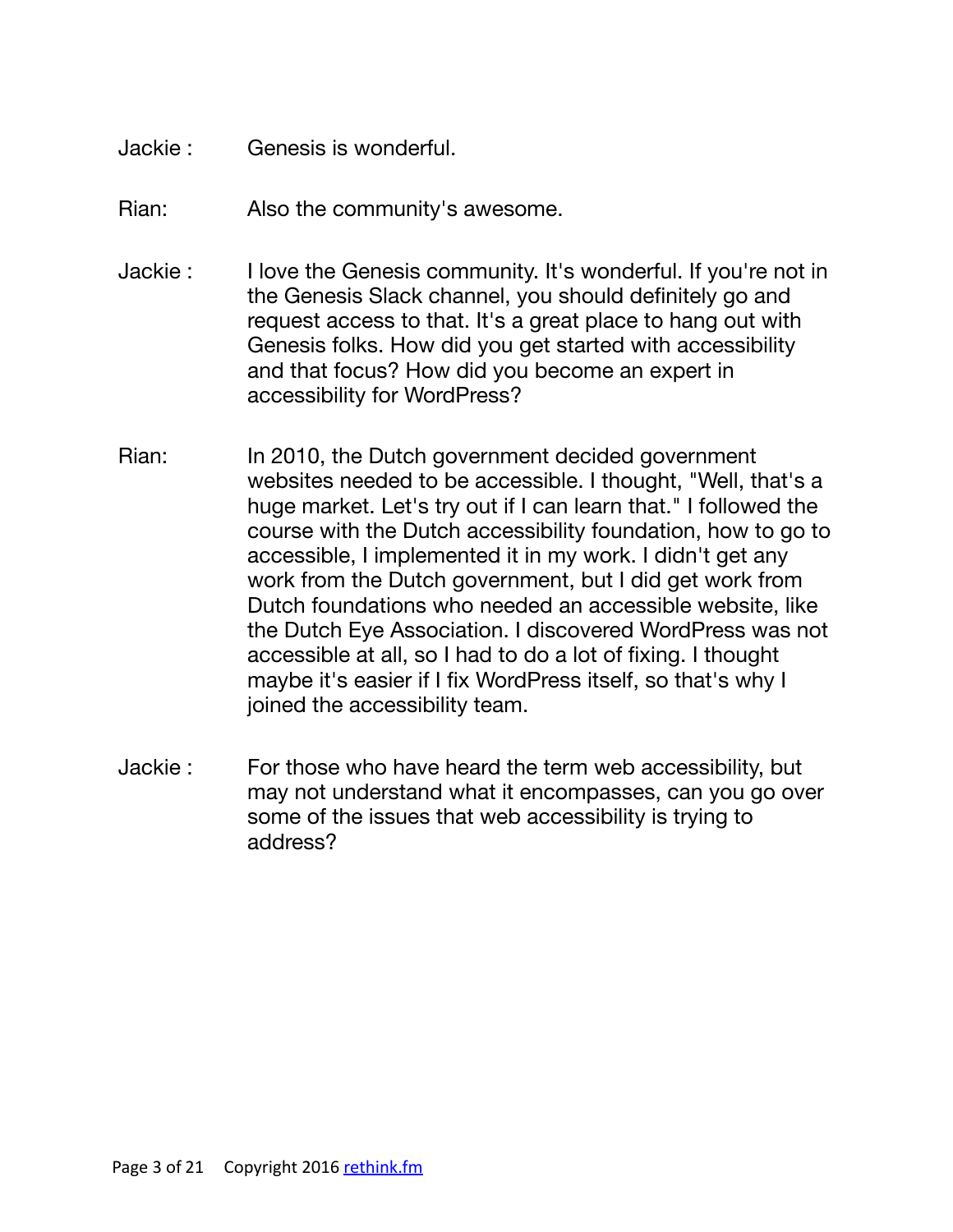Rian: I think everybody has some issue. Some people, when you get older, you can see contrast less. You really can't see a gray text on a gray background. It looks very posh, but for many people just can't read it. If you have an iPad and you hold it in the sun and the contrast isn't good enough, you can't read it. Everybody has benefit from it. Just not only color contrast, but people who can't use mouse. If you've broken your arm and you want to use a website with keyword only, if the website's built accessible you can access everything with only a keyboard. Then there's, of course, the people who are blind. They get the website read out so it has to be decently built to actually work that.

> There are also people who can see and who can speak, but can't use their arms. They navigate a website through speech. They can say "press that button" or they can give commands to their computer to navigate a website. There's all kinds of different ways people can navigate. There's also people with limited sight who can see only, for example, through a straw. They see so much like you were seeing through a straw. If you have everything on the website wide apart, they have to search on the website for "where is it? Where is the submit button?"

If the controls you are using for a form, for example, are close together, it's much more easier for them. There are a few examples. It's not only for blind people, but it's for a different kind of people. There's, of course, people who are deaf. You've got to subtitle your video because otherwise they can't hear it, they can't understand it. Just all kinds of aspects.

Jackie : What does the WordPress accessibility team do now? What are you working on in the future for WordPress?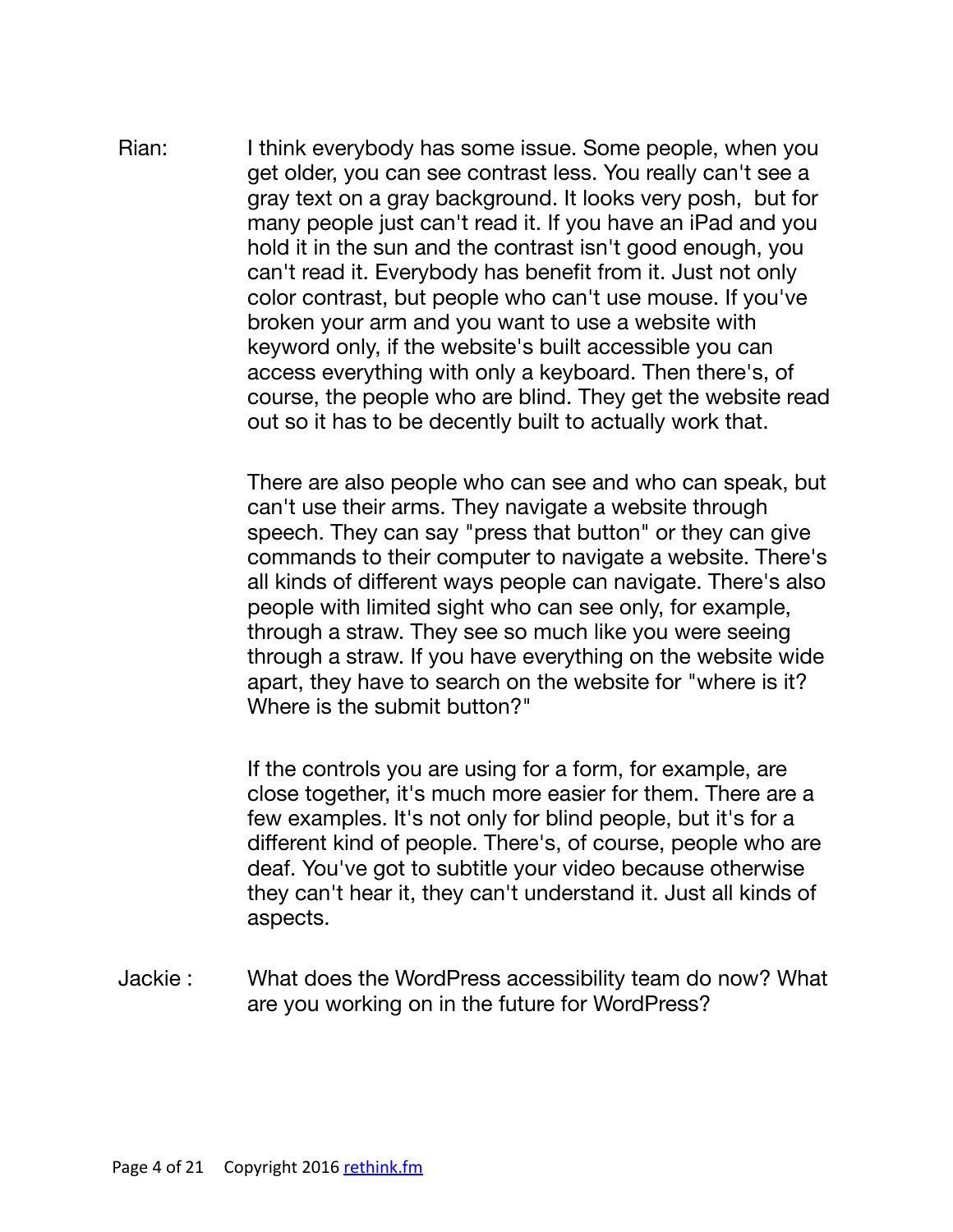- Rian: Mainly working on the admin, because the front end, that's themes, and that's the theme developer. We have no control about that. In the admin, we can make the admin so accessible possible so that content managers with a disability, everyone can use as good as possible. For the theme repository, we developed a label called Accessibility Ready. If you want to submit a theme to the WordPress repository and you have accessibility ready tech with it, it gets reviewed. If the site is accessible enough ... That's themes. That's what we do for themes.
- Jackie : How about plugins? What's the state of the plugin market with accessibility?

Rian: Do you know how many plugins there are?

- Jackie : Not off hand.
- Rian: Totally not doable to actually review that. It's undoable. What we want to do is educate developers so we give talks at WordCamps and on Contributor's Day we've got workshops. We want to publish a handbook. At Wordpress.org/accessibility, there's a link to the handbook. We are writing that to give developers as much resources as we can. Fixing plugins is just undoable, of reviewing that. If someone gives us a lot of money, maybe, but I don't think that will happen. There are plugin and theme reviewers who are asking the accessibility team, "Can you do a review?" That's paid work, so that's okay. There are plugin developers who hire accessibility experts, like Yoast hired Andrea Fercia. He is also on the accessibility team. He is busy making the plugins from Yoast accessible.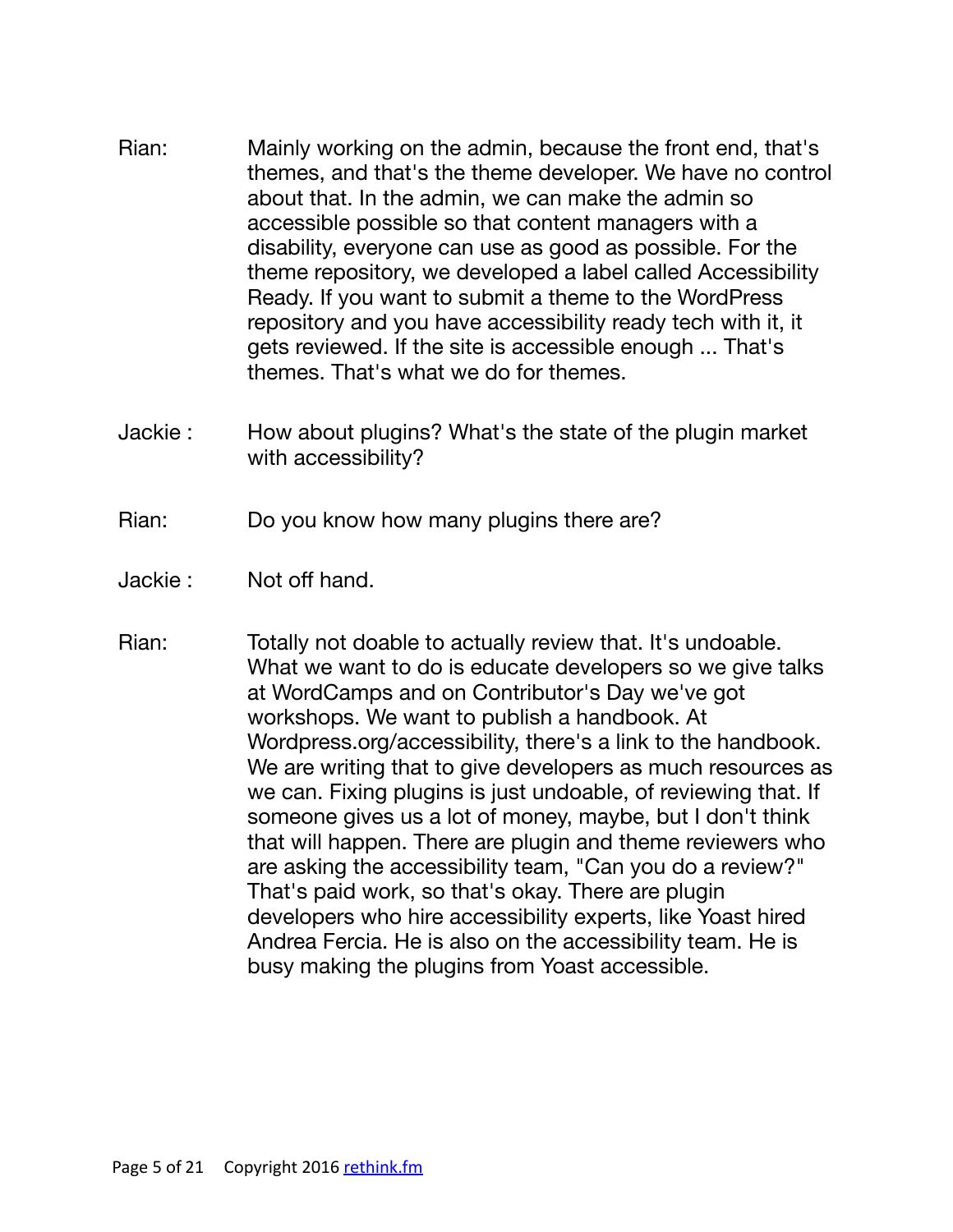- Jackie : It sounds like the education is the key here in getting developers and designers who are working on plugins and themes, how to make theirs accessible. Another thing is getting the accessibility inside the admin panel. What's the state of that now? How would you rate where that is?
- Rian: At the moment, it's pretty good. People with screen reader, who are blind, can use it pretty good if they get proper training. One thing that's really not good at the moment is the media. Media is very difficult for screen reader users and for keyboard-only users. That's really a project to start, but that will be a huge task. We've not started that yet, but the rest is pretty good and we're getting better and better. I'm very optimistic about that, but we've done a lot of work already, and we've got the support of the release leads. Now we've got Helen (Helen Hou-Sandi), and she is really into accessibility and everything we do now is supported by her, so that's excellent. The last few release leads were also very supportive.
- Jackie : What do you think the state is for the WordPress community overall in how we're approaching accessibility? I see a lot of sites that I'll go to that are not as accessible as they should be. I've even got some of mine that I'm constantly trying to do improvements on. What do you think the overall state is now, and how do you see that improving in the future?
- Rian: The last two years, something changed. Before that, nobody actually cared. Now, suddenly people are eager to learn and they also ... Once you get involved ... I'm very, very hopeful, but what you said before, we have to educate the developers. I think they also have to educate themselves. All the knowledge I have is through studying. Everybody can do that if I can do it.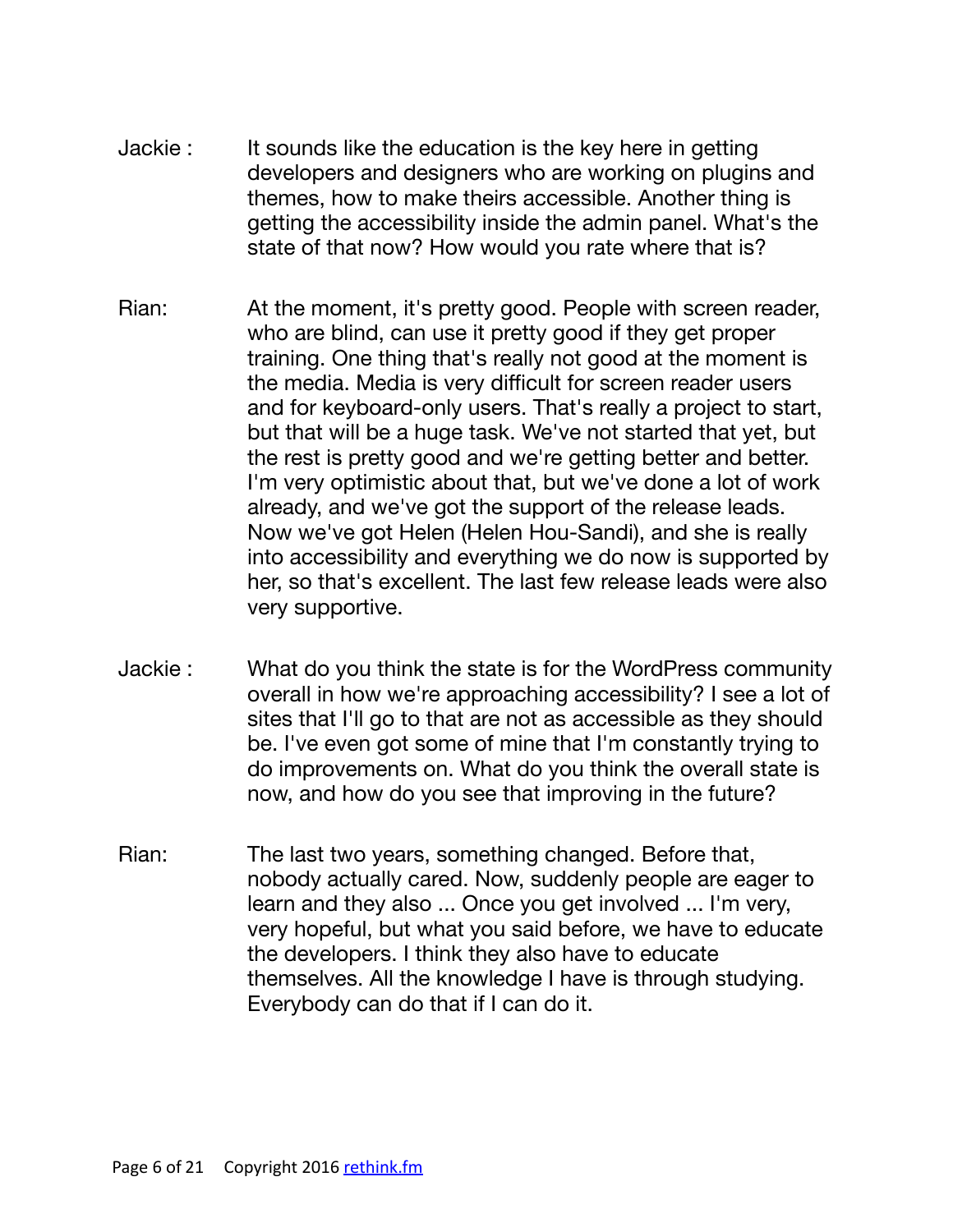- Jackie : What are your thoughts on how we should approach accessibility discussions with our clients? Especially when they're concerned about cost and thinking accessibility might add to the cost of their project?
- Rian: It's the same as responsive. You don't add to your quotation. "Oh, I will make it responsive, that will cost you so much extra." You just make it responsive, it just comes natural now. Same for accessibility, you build it accessible. You don't even have to tell them. You can explain somethings to them when they add content, like adding structure and add alternative text to an image, and then I say, "It's very good for Google."
- Jackie : Speaking of Google, do you think that the future might be where there'll be penalties for websites that are not accessible as they're doing with-
- Rian: That will be the day!
- Jackie : They did that with responsive themes. If your site is mobile friendly, you get better search rankings for that. Do you think, at some point, it may be accessibility as another factor in your ranking?
- Rian: I hope so, because then there will be a lot of money for accessibility if Google decides to rank accessible websites better. If you build accessible, Google is deaf and blind. It immediately benefits Google. If your heading structure is logical, Google can make better sense of your site. If you have decent HTML, Google can read your site better. If you have old content in your page instead of in images, Google can read the content. I think accessibility benefits SEO.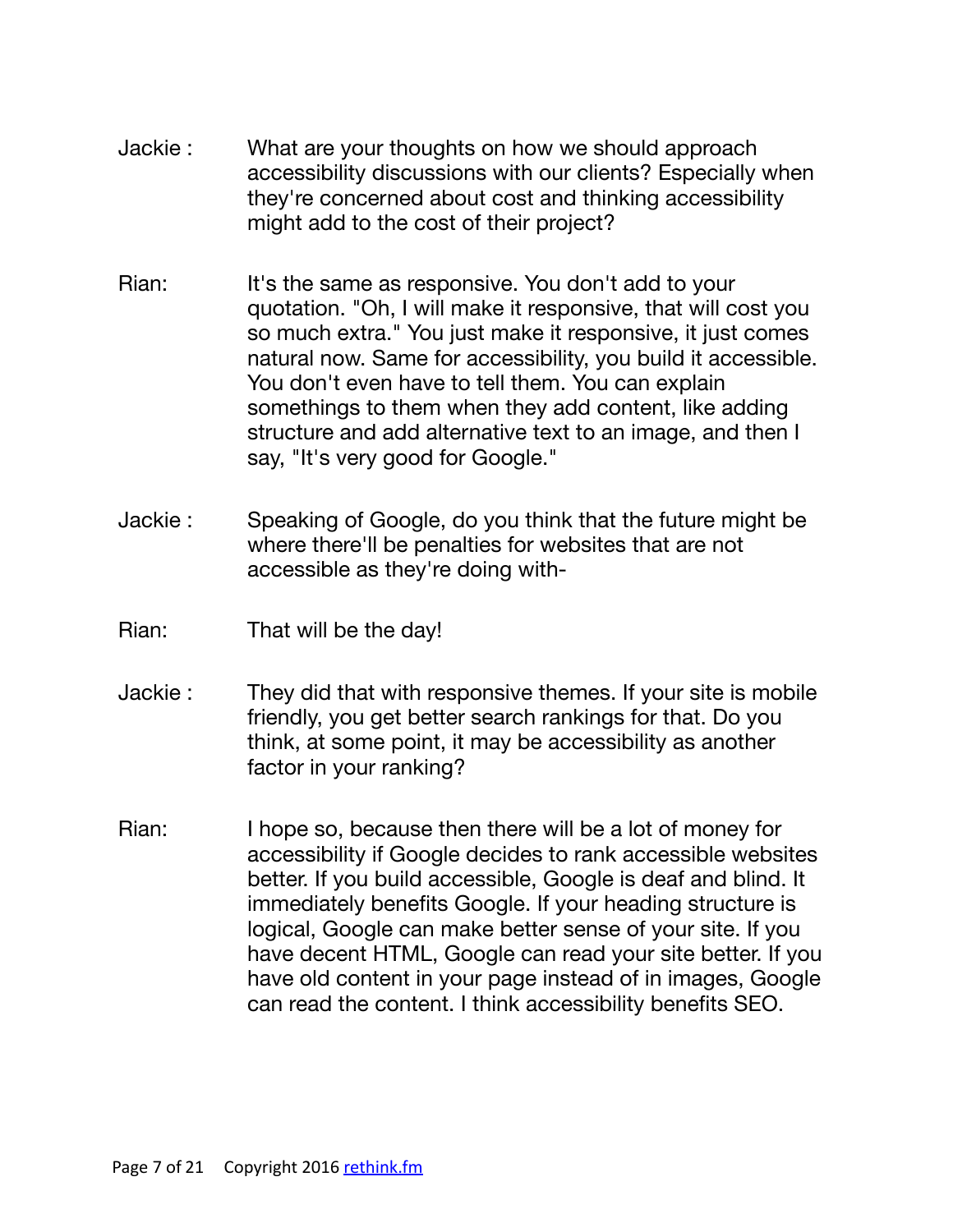- Jackie : I agree with you on that, for sure. If you're just starting off, you're a developer/designer, and the work that you had been currently doing or in the past had been doing for clients, didn't involve a lot of accessibility focus. You're not as familiar with how you should approach it and how you should start, what are some five things you can do for your own website or a client website to help it be more accessible?
- Rian: First of all, build it decent HTML5. Don't use a DIV if you actually mean a BUTTON. Build this and run it through the W3C validator. Get all the errors out. All the HTML should be semantically. If you have a block quote, use a block quote. If you have a button, use a button. If you have a link, use an A, an anchor. Use a header, use a aside, use a main, use a footer. Make a decent structure of your site and tell a story with your HTML.
- Jackie : Does WordPress do that out of the box?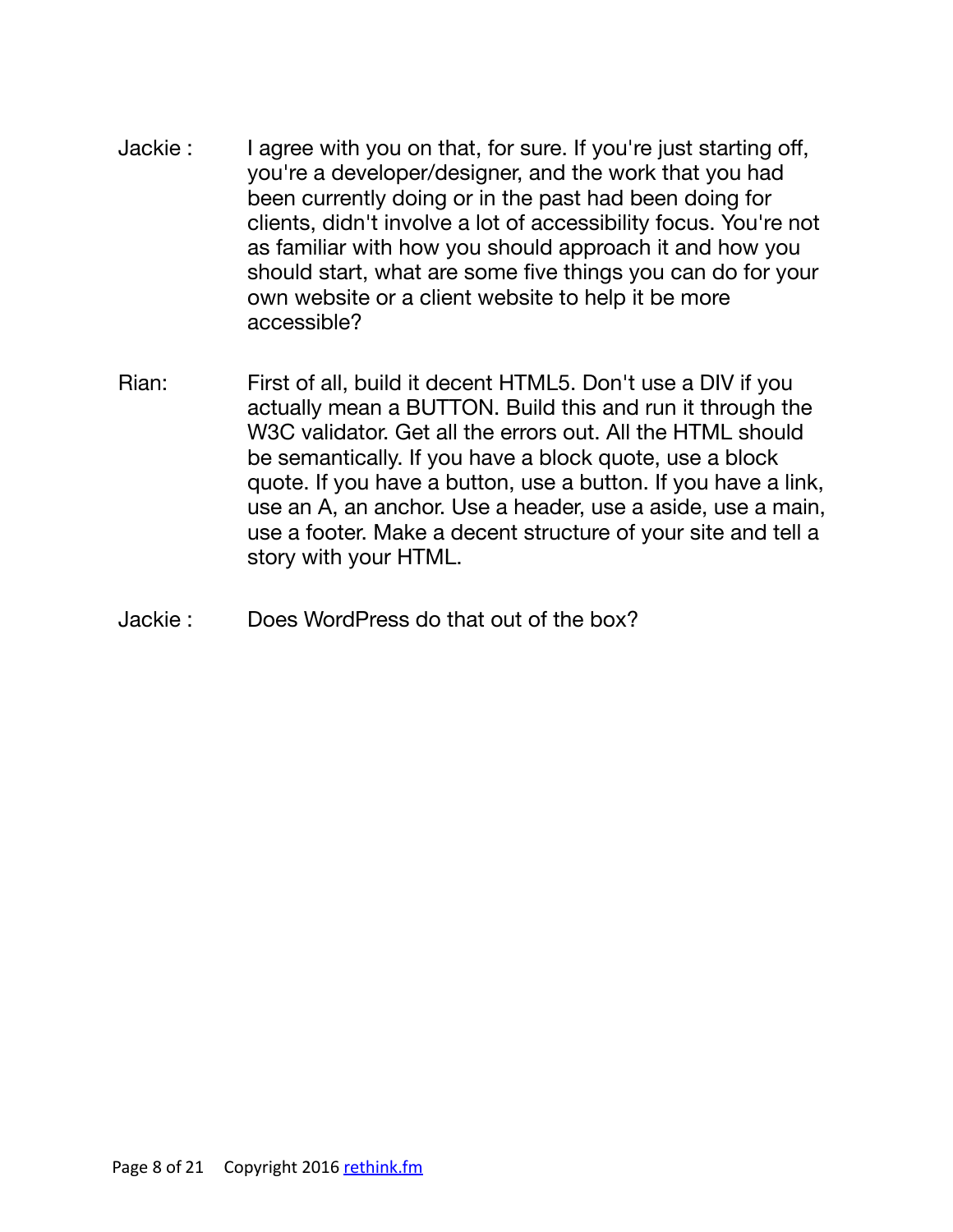Rian: Twenty Sixteen theme does that. It is decent, a very decent thing. Very accessible. 2015, too. I hope 2017 also. Decent HTML, that's your foundation. Every screen reader reads decent HTML. That's first. Then, make everything keyboard accessible. You can try it yourself, how to use it, how to navigate with a keyboard. Can you access all functionality by keyboard? If you use, for example, your hamburger menu, a DIV to open and close, a DIV gets no focus if you tap with a keyboard. If you are using only keyboards, you can't open and close a menu. Use a button because that button can focus. I wrote something down. Having structure is also important. People who use a screen reader can navigate with it. It's very easy if you only have one H1. That H1 represents what the page is about. The rest, you divide into H2, and after H2 comes in H3. Built a story with it. Built the paragraphs with it with the headings. Just don't use a heading just because you want something bold. A heading should represent the content that's below it. It's the same. It's storytelling HTML. You tell a story about content.

> Another tip is meaningful links. Click here. That's a very terrible link name. Also, Read more. Why is this? If you have a screen reader, you can call a list of links to quickly navigate through a page to another page, but if all the links are click here and read more, you don't know where to. You have to read the full page to actually know where you go to. If you have meaningful links, that will save screen reader users a lot of time. You also have the links that are empty, that are nothing at all, like only a Font Awesome icon. Then you have to add (screen reader) text with it. Another one is color contrast. Use sufficient contrast so that everybody can read your site. Was that five?

Jackie : I think so. Are there any tools that you can use for checking contrast?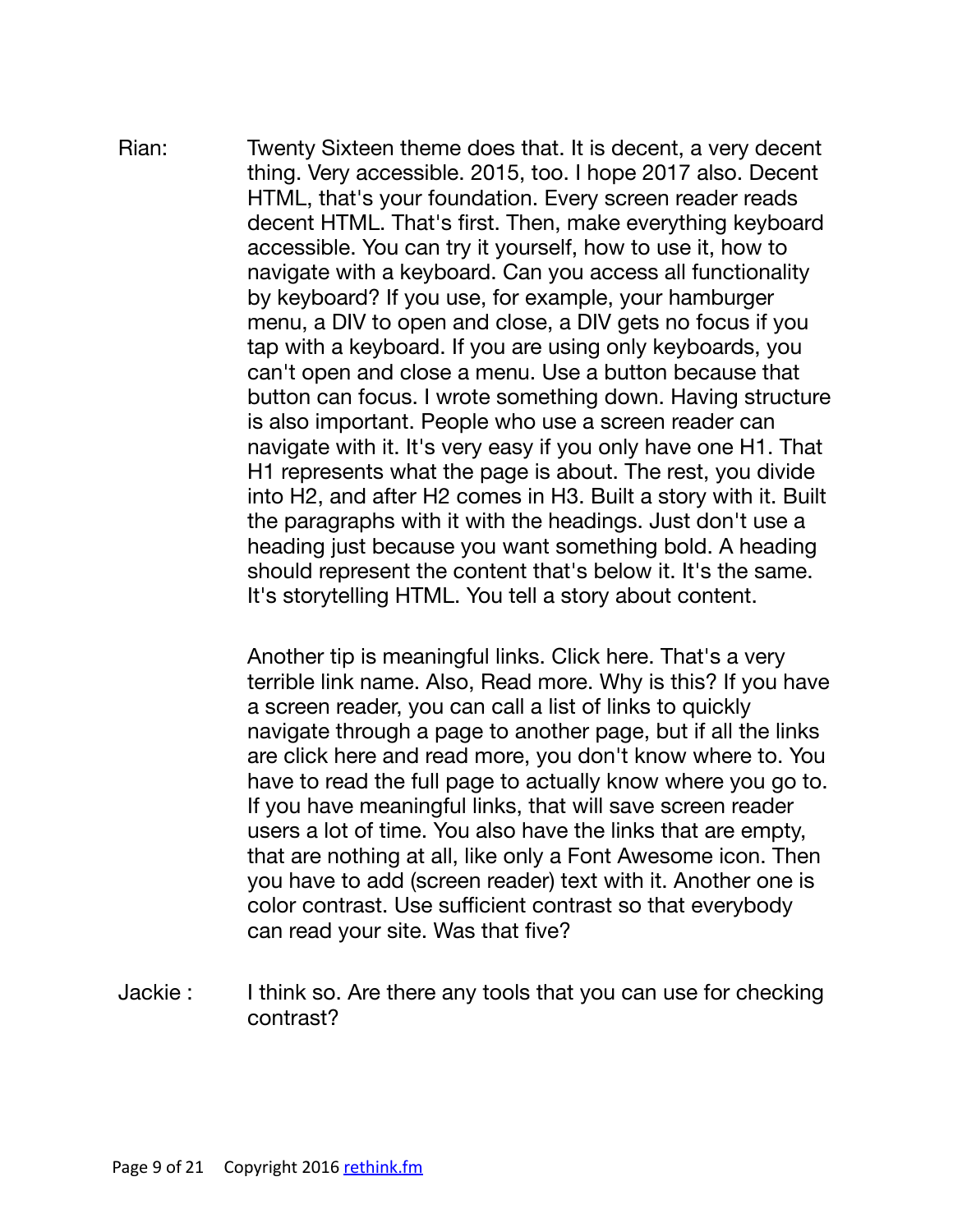- Rian: Yeah, Google contrast ratio checker and there are dozens.
- Jackie : I'll post some links in the show notes here for folks if they want to check that out.
- Rian: There are also drop tools, you can check the background and the foreground. If you go to WordPress.org/ accessibility, then there's a link, "useful tools" and there's a list of all kinds of tools you can use, and also contrast checkers.
- Jackie : My next question is about font sizes. I know you and I maybe have chatted about that in the past in the Slack channel. I noticed when the last Genesis sample theme came out, they're using pixels and rems for the font sizes. I noticed some themes are just using pixels. I realized that support earlier, in older browsers, for pixels, didn't scale very well on responsive themes. I think a lot of folks were using ems at the time. Can you just talk about the difference between the three and, going forward, what should we be focusing on?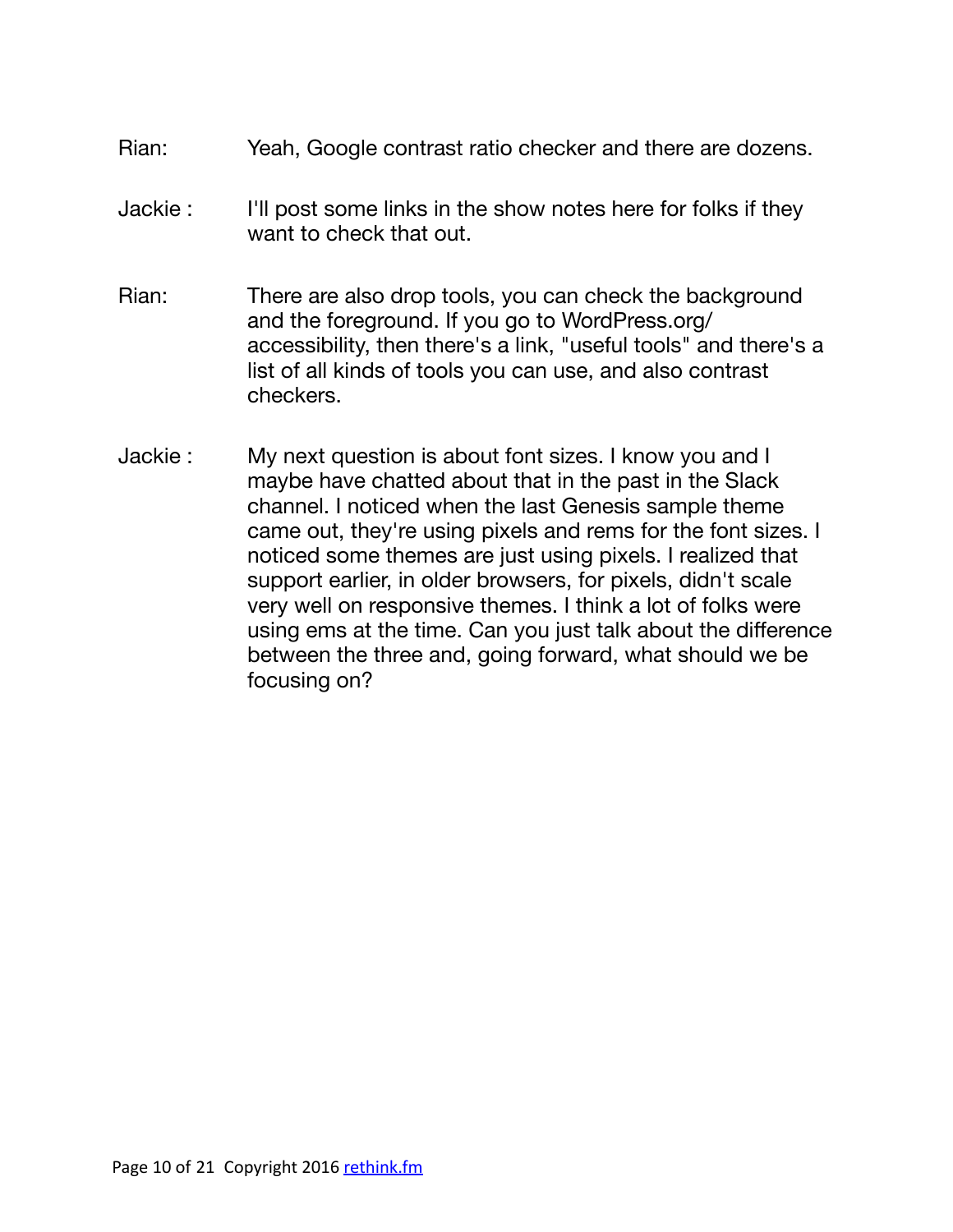- Rian: Em is I think the favorable one. That's just very, easily scalable. This responsive stuff, having a font size in em, it's depending on its parents. "Who's your daddy?" You can't be always sure how large it is. If you use rem, that's fixed. You actually know this is always that size. It's the same as pixels. There's a direct relationship between rem and pixels. Em is relative from its parent. Em is supported by all browsers, all versions from way back. That's really backward compatible, and rem isn't. Browsers are getting smarter and smarter. I think it's the same as "Do you still support Internet Explorer 6 or 7?" Everybody has a rule. I don't support below that IE version. What you see nowadays, if you look at the browser, you can have a few ... I don't know the english word for that. In Safari n the right in the URL, if you click on that, you get text and you can adjust the size and you can adjust the contrast. It's also on mobile phones. Do you know how it's called in English?
- Jackie : I do not know what that's called. (Reader View)
- Rian: If you have an iPhone in Safari, then you have, on wellwritten sites, three lines on the left, and if you press that you get only text. I think they have it in desktop already now.
- Jackie : I'll find the information on that and post that in the show notes as well. That's interesting. I haven't seen that.
- Rian: Most browsers can enlarge very well.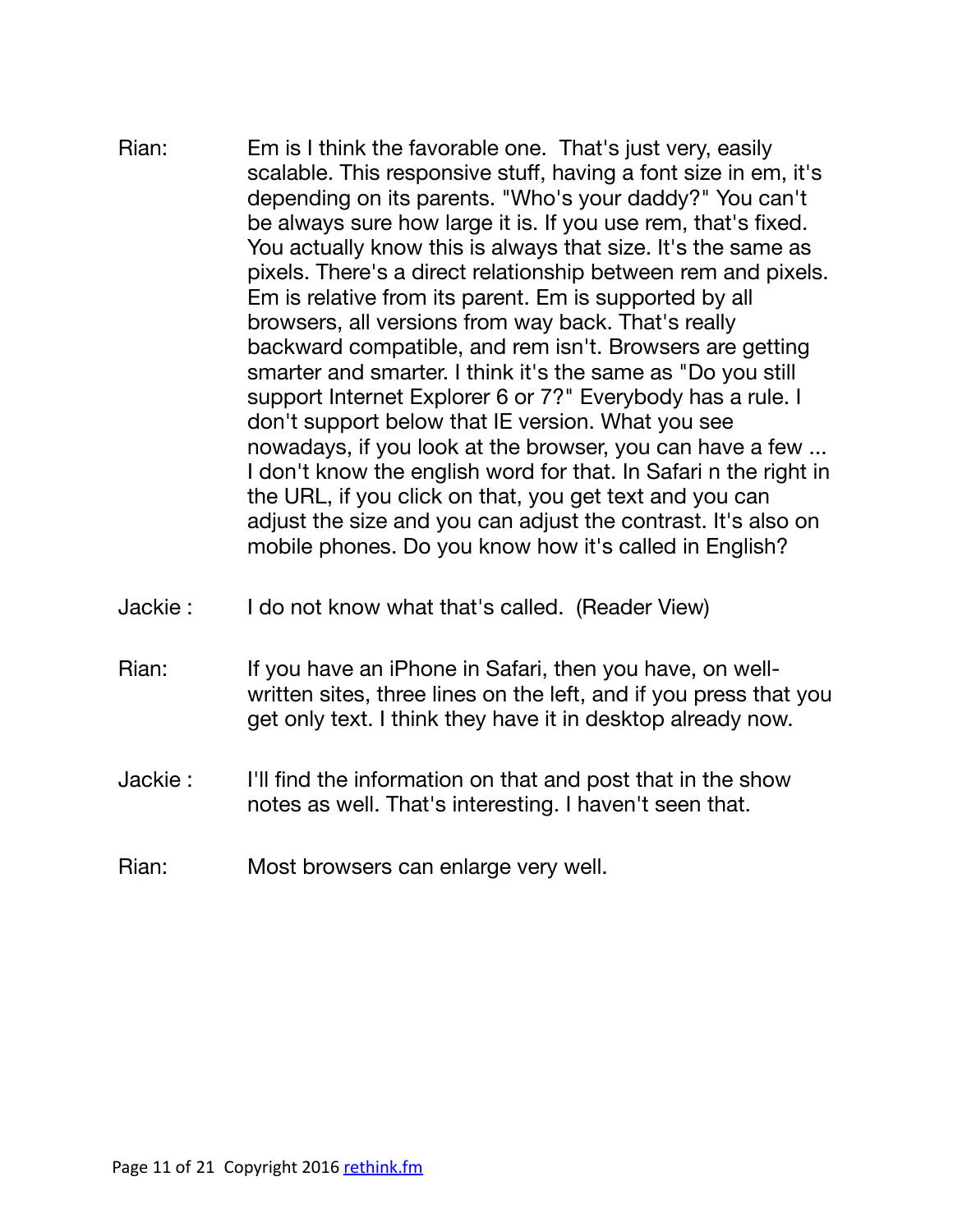- Jackie : If I'm going to be doing a Genesis project now, should I be looking ... I'm using SaaS, so when I do my compiling I'm using postcss, and there's a package that will add the rems on for you. If you're used to using pixels for your font sizes, it'll go ahead and put the rems in and use the pixel as the fallback. That seems like that's the way the sample theme in Genesis is now. I think I had asked you previously, and you said, "If you don't need to have that strict support, then pixels is fine for most browsers."
- Rian: It depends on your audience. If you have an audience with very old browsers and you think they need to enlarge, then you use both. If you have a very modern audience, well ... There's one snag, if you want to have your site validated for the WCAG rules, then you have to have scalable font sizes. It fails if it doesn't have rem or em, if you want to validate for WCAG rules because then it has to be scalable.
- Jackie : In that case, you would have to be using rems or ems, and ems would definitely have more backward compatibility for older browsers.
- Rian: Yeah. Depends on what you choose from. I think most modern browsers can enlarge easy with pixels. I don't know if anyone's going to shoot me now.
- Jackie : I've got a question. I've used that Tota11y plugin, it's like a Chrome plugin. You can put it in and then it will show you the contrast ratios and the headings and the errors that you've got on your site. One thing I've noticed on the Genesis themes is, and maybe it's on all the WordPress themes too, the skip link has an H2 tag. It comes first. That usually gives you a warning that you shouldn't have an H2 before an H1, which would be your logo or your page title. Is that something you can just ignore?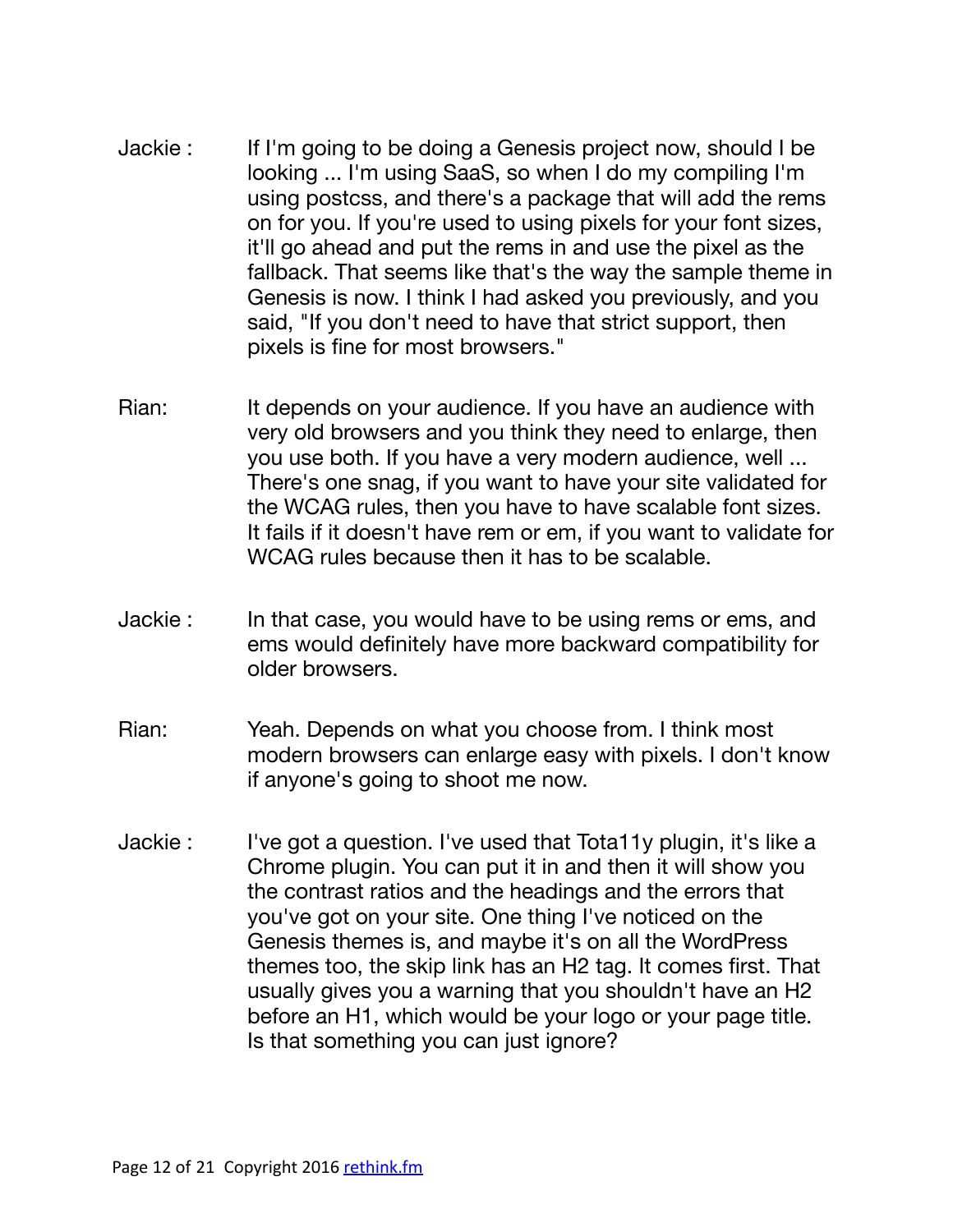- Rian: There are different rules for accessibility. For WCAG, you have A, that's basic, AA, that's globally used, and there's AAA. That's really strict. Having an H1 not as first heading is AAA. That's very, very strict. Worldwide, AA is used and AA doesn't care. If you really want to be very strict you can change that, but it's not necessary.
- Jackie : It's definitely not something if a client goes and checks their website using that tool.
- Rian: Maybe you should add your quotation to build a website to AA, and WordPress itself is aiming for AA. That's the global standard.
- Jackie : Is it necessary to have an H2 for the skip link? Does it even need a heading tag? Could it use something else? I guess that might be a reason for the screen readers?
- Rian: Screen readers can recall a list of links, but also a list of headings. If they see skip links, they can jump quickly to the skip links because they recognize them from the headers. It's more convenient than a requirement.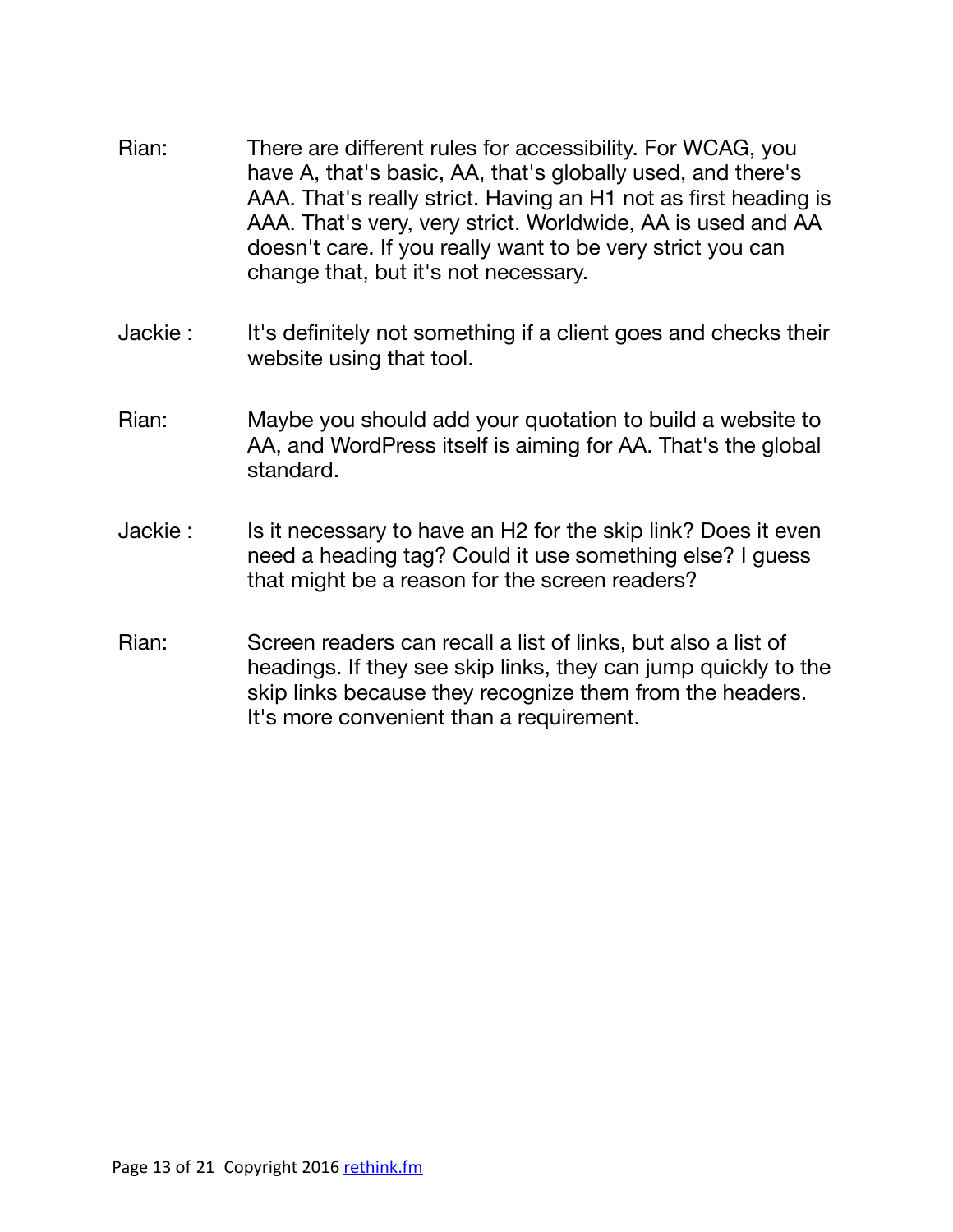- Jackie : The other thing I wanted to chat about was images, and I know you mentioned it earlier. Making sure that you have good ALT tags for your images. I think when I'm building out a site, I don't have any problems doing that for the images I'm adding. Educating clients about using ALT tags for their images is something that I try to do and make sure. I get a lot of questions about what's an appropriate ALT tag for an image. I wrote a post not too long ago, maybe last year, on my blog about ... There's lots of different reasons. If the image is adding context to it, then how you would want to define the text that's in there, and describing the photo if it's a photograph, can you give us some guidance on an overview of that?
- Rian: There are two different kinds of ALT text. You have alt text with a description of the image in it, and you have empty alt text. You can leave the alt text empty. Don't remove ALT tag, but make leave it empty. That's for decorative images. Then they're not read out by screen reader. They aren't bothered with it. If you think this adds something to the context, you can add a short description. You don't have to say, "This is an image of ... " because it's already read out as "Image" and then the alt text. It's "a beautiful flower" or whatever. A portrait of (name). You can use both in the content. With a description, keep it short, or without, then it's totally skipped.

If you have a decorative image in your theme, use it in the CSS as a background image.

Jackie : What about captions on an image? Would that be duplicate read out for a screen reader if you added text to the ALT tag.

Rian: It's duplicate.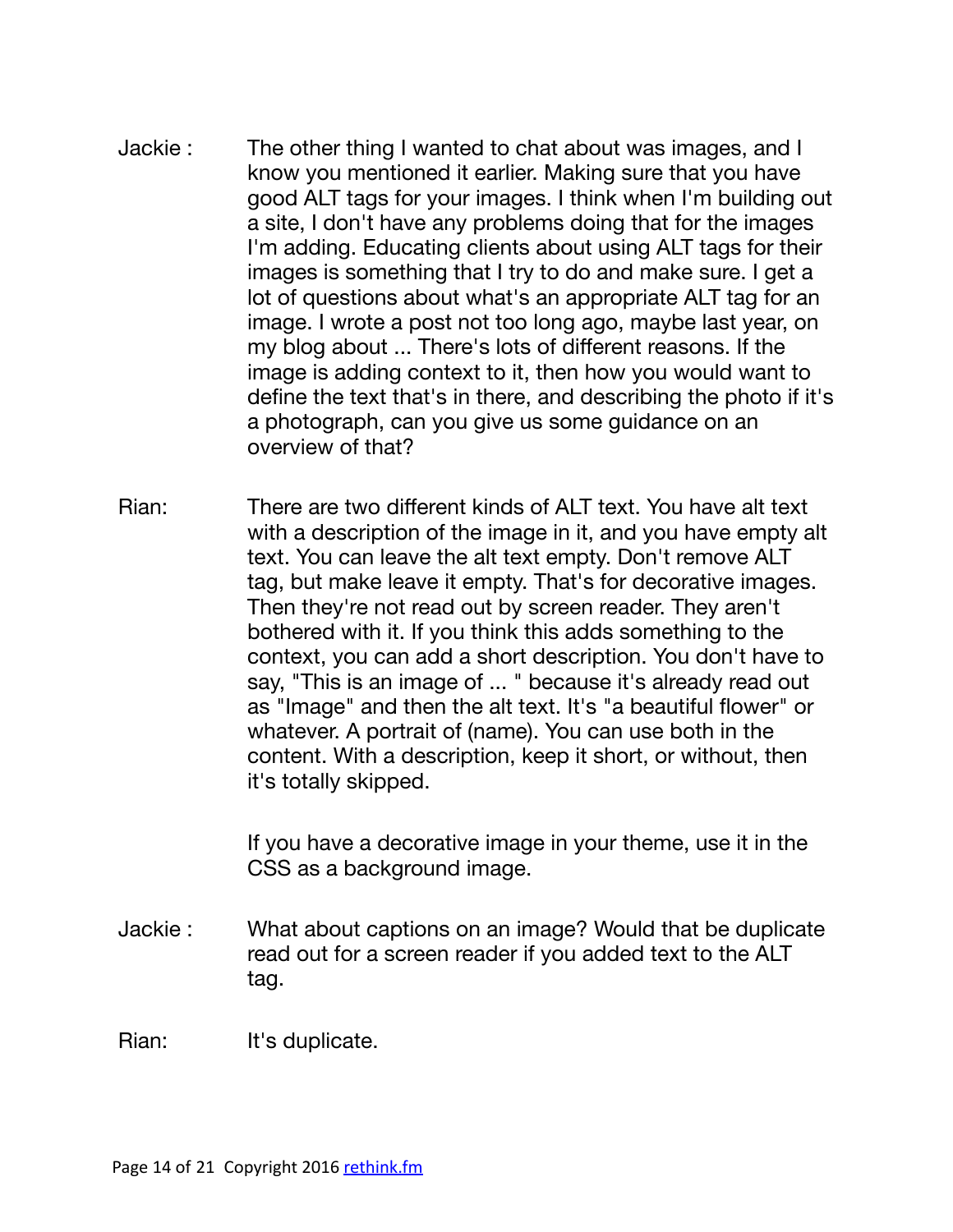- Jackie : Sometimes I've seen where the caption has a longer description about what the image is and tells a little bit of the story of it, and then what would you be putting in the ALT tag?
- Rian: A very short something.
- Jackie : Something very short.
- Rian: Or nothing.
- Jackie : Or nothing at all, and the screen reader would skip the image and then read the caption out.
- Rian: I think so.
- Jackie : That makes a lot of sense. We talked about contrast ratios also. I think that's something designers struggle with a lot. I know I have in the past, too. You've got something that's pleasing, you like the way that it looks, and then you go and check it and it doesn't comply.
- Rian: Especially when you use orange. Orange is always a problem. Getting contrast right for orange and white. It looks very pretty, but it's hard to get the contrast right.
- Jackie : If you're close enough to the right ratio, are you okay? If your project is not required to be compliant, or should you really try to get your contrast ratios to show up all green in that Tota11y plugin?
- Rian: The contrast ratio 4.5. It's up to you.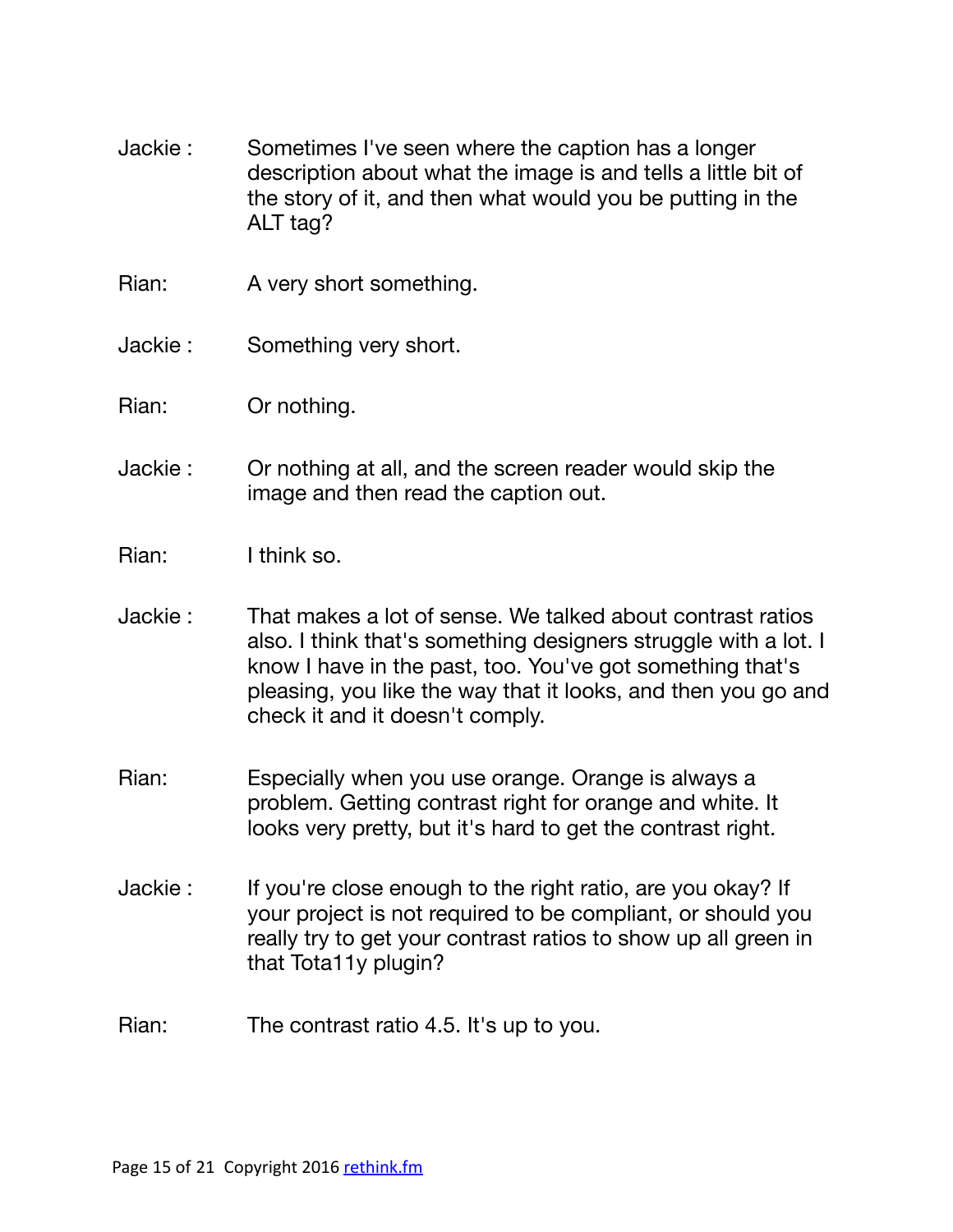- Jackie : Especially, I guess if you're reading text. That seems to be where it's really, really important. Text on top of a background. You want to make sure that that text has enough contrast to be read.
- Rian: If the text is larger, the contrast ratio can be less. For headings, for examples, that's a contrast ratio of 3.1, I think. For small text, 4.5.
- Jackie : How about icons? Icons seem to be a source of a lot of discussion. Font Awesome had icons and they were using an  $\langle i \rangle$  tag. I saw later on, I think it was you that had written a post. I had read that about putting in some screen reader text in there to describe that icon so that it would be read out. Using a  $\langle$ span $\rangle$  tag instead of the  $\langle$ i $\rangle$  tag. Do you still recommend doing that?
- Rian: Yeah, because the *ki* tag has semantic meaning. It means text in a different voice. Span has no meaning, like div. Div and span have no semantic meaning. You can use them for that. I think you should always have the text visible, to the icon, because a lot of people just don't know, for example, what the hamburger menu means. We are all very clever. We're designing for the web. The people who are using it, they are not. They have to guess a lot. "What's this icon for?" The hamburger menu, I think, is the most misunderstood menu of the web. A lot of people just don't know that that's a menu, so add just a text menu to it, and then your site will become much more usable.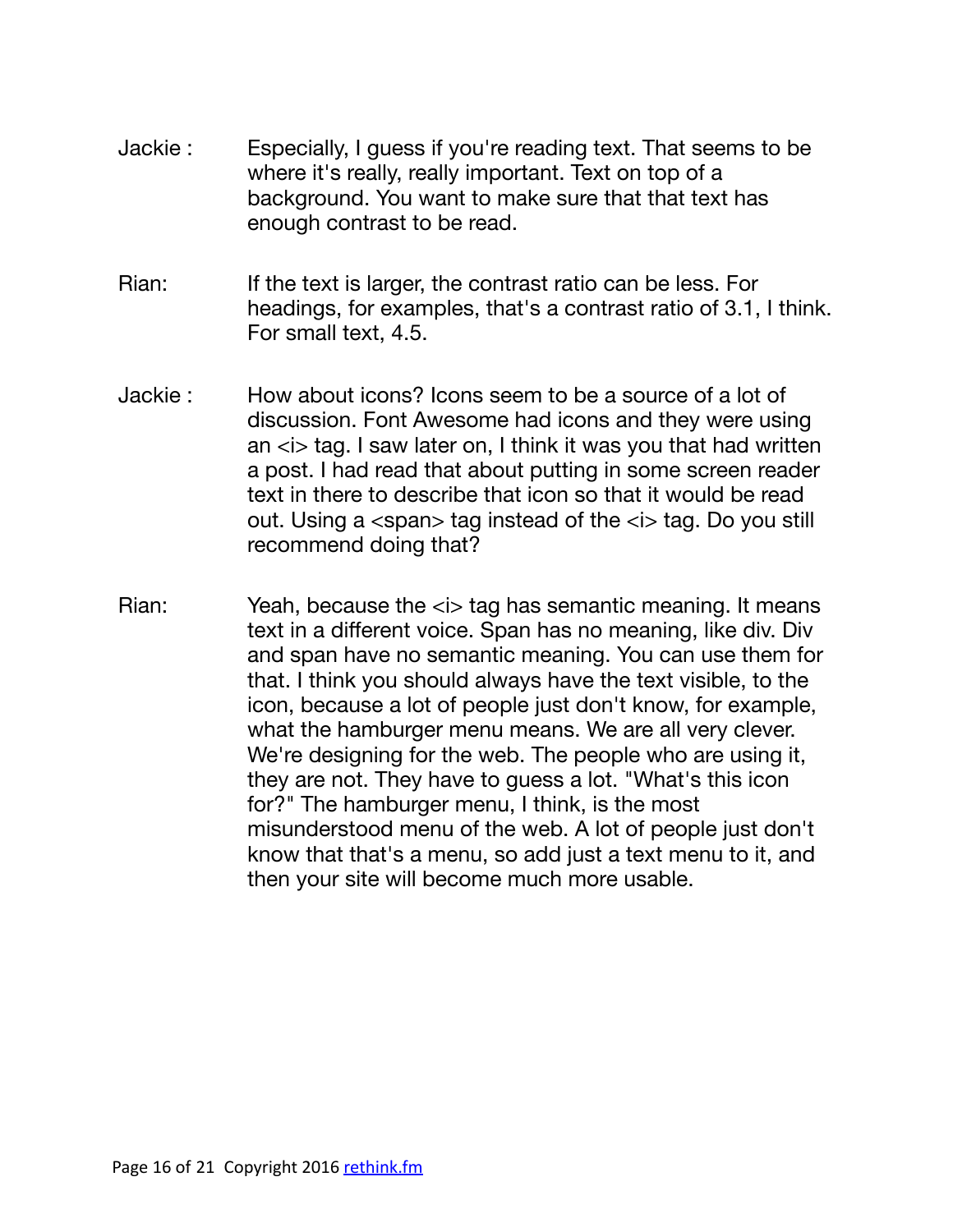- Jackie : I think the hamburger menu on mobile seems to be more understood, because some of the mobile devices themselves use it to represent menus. I agree. I've been putting the word "menu" and the hamburger menu next to each other so you can actually see the word there as well, instead of just ... I know a lot of clients like to have decorative icons for actually links that go to pages, or things like that. Sometimes those designs may not call for having some text underneath of it. In that case, you're left with an alt, if it's an image. Say you're using a PNG or an SVG for your icon. If it's an image, you put an ALT tag in there to describe what that is. That's one way. If you're using a FontAwesome icon then you would recommend using a span tag and then doing screen reader text for that?
- Rian: Yeah, the screen reader text is text that is hidden from sight but read out by screen reader.
- Jackie : If you hover on it, and you want a title to show up on the hover, like a tool tip, so that a sighted person can understand what that icon's representing, how would you put that in?
- Rian: There are attributes you can add to an element called ARIA. You have got one ARIA attribute that's called ARIA label. In ARIA label you can say what a link of an icon is about. You can style that. You can style the attribute so when you hover over an element than it shows up. There are various ways to do that.
- Jackie : I like that idea. That sounds very good. Just hover over it and it would automatically show up.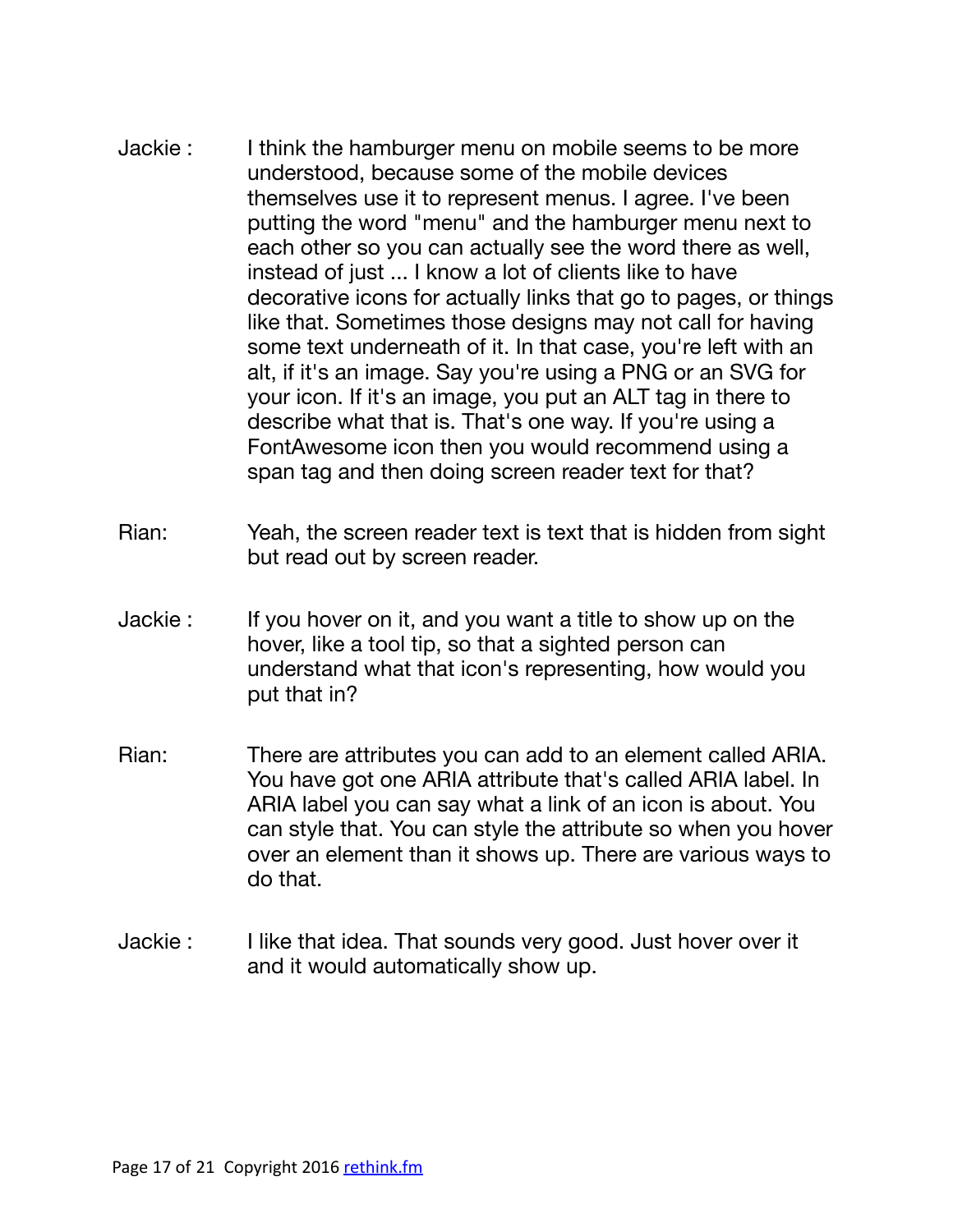- Rian: It's a pity the screen readers make such a mess of the title attribute, because it's such an elegant way. There's already there, but screen readers don't do that well.
- Jackie : No, and it seems like everybody's removing the title tags for most of the links now anyway, because it's repeating the same information again out in the screen reader.
- Rian: It gets read twice. It's really a lot of noise.
- Jackie : Talking about the icons again, do you have any opinion on whether or not using CSS transitions and transforms can help with accessibility for ... Say you're hovering over an icon and you don't want to change the color, or just changing the color alone may not be visually enough for somebody to visually detect that they're hovering over it, that maybe doing an enlarge of an icon, or turning it a little bit, or doing some animation with it, can that aid in it, or would that be something you wouldn't recommend?
- Rian: Why not? I think if it looks pretty, why not? There's one thing. If you change it on hover, it also changes the focus. If you change something when you go over it with the mouse, it's very easy if you copy the style also to focus because people who use keyboard have to have the change too.
- Jackie : Typically when you do a focus, you might get a little box around your icon then, some dotted lines that show up around your icon.
- Rian: Yeah, which you can add any style you want to it, of course.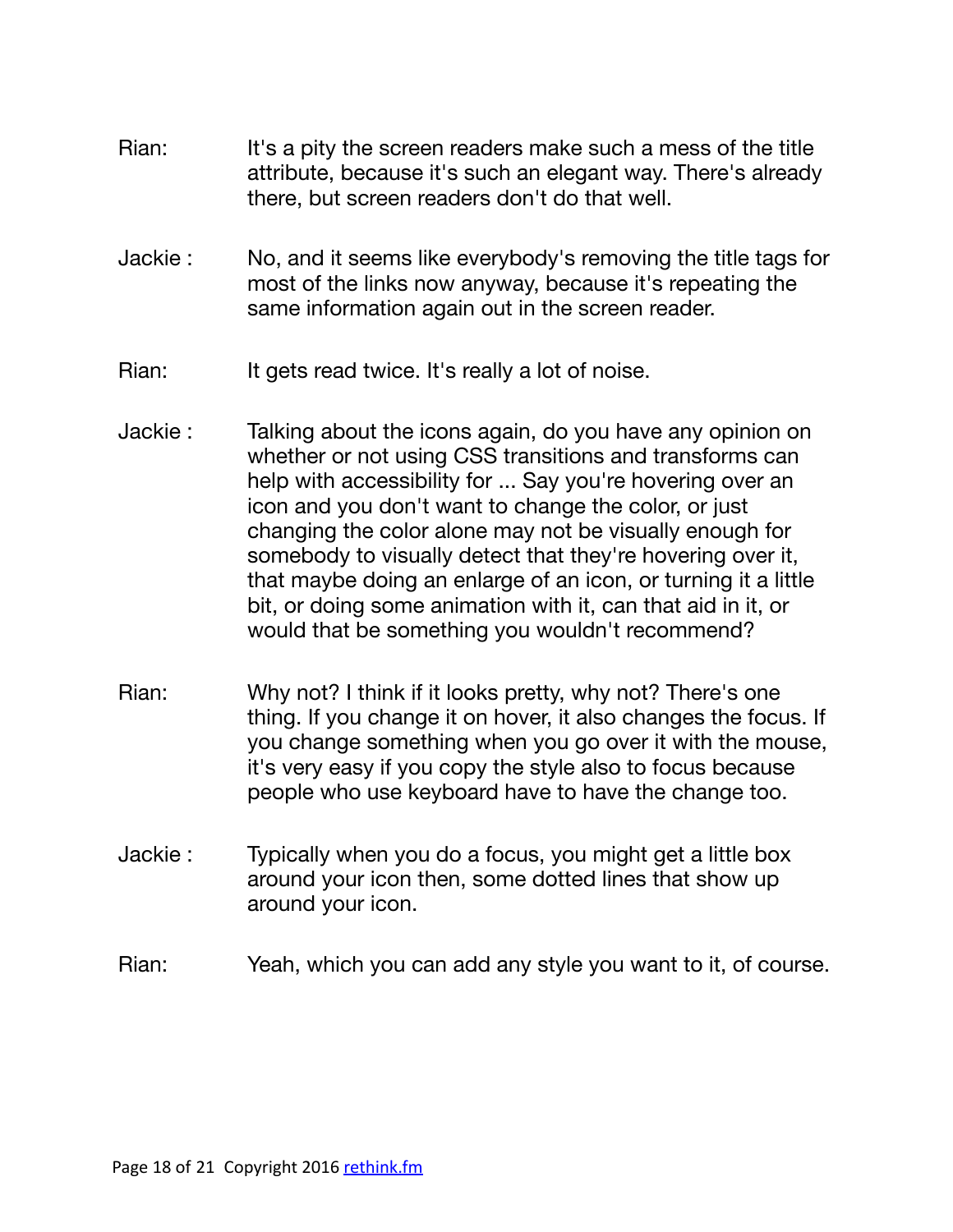- Jackie : You could do the animation on that as well. When you're keyboarding over those icons, you could actually have them enlarge a little bit, and turn a little bit, just like you would hovering over it with a mouse.
- Rian: I think so. When you have a link, for example, it must stand out as a link just so that people aren't guessing, "Okay, is it a link? If I hover over it ... Okay, that's a link." It must stand out in the text as a link. Any transitions or styles, if you make them pretty, why not?
- Jackie : Thank you for that advice. I'll definitely be taking advantage of that. We're just coming up almost to the end of our time, but I wanted to just get in one more topic real quick, was forms. That seems to be a big source of issues for a lot of people. There's many form builders out there, there's many form plugins. You're not sure if they're accessible. Do you have any favorites that you're using now, or some tips for us to make sure we are building accessible forms?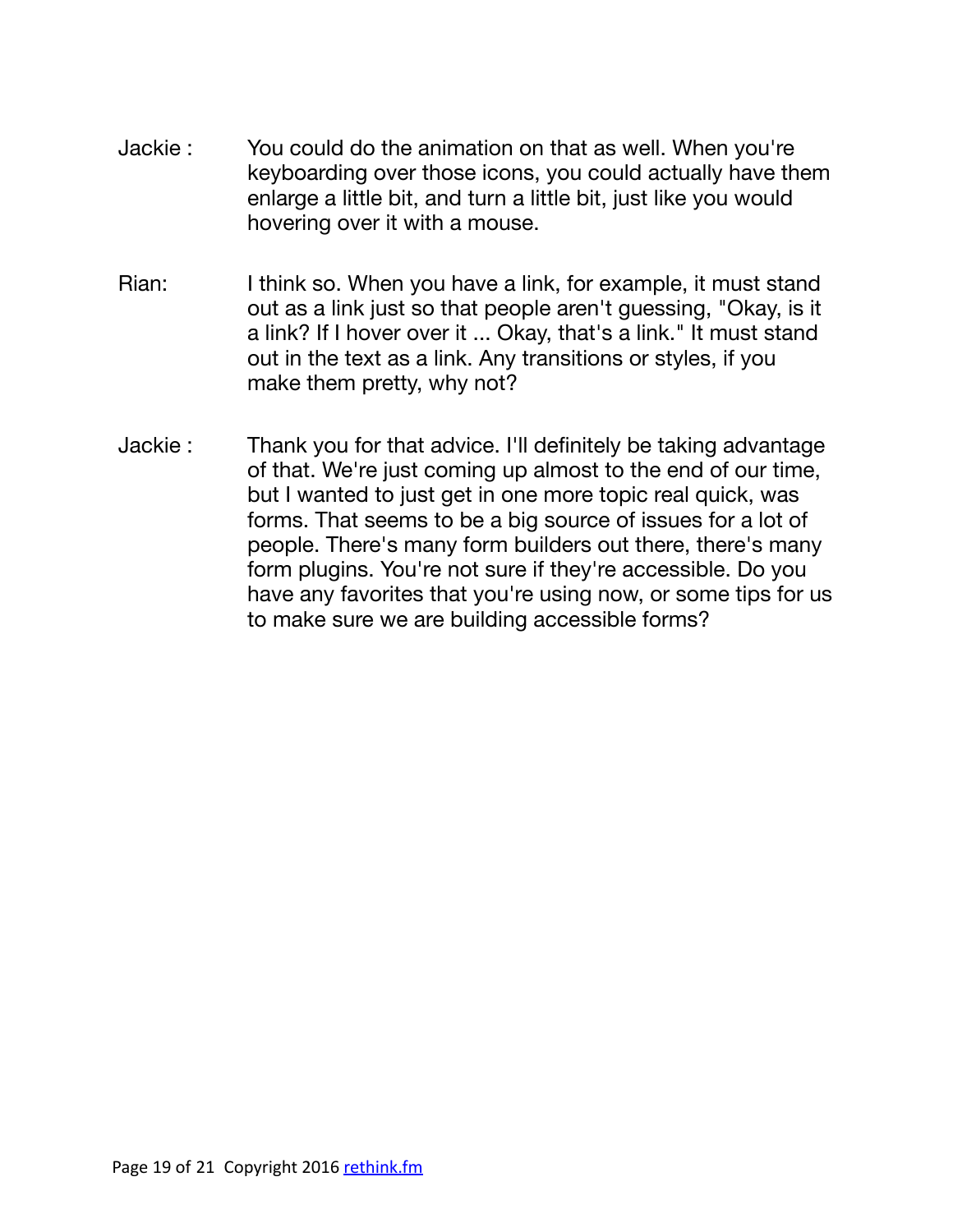- Rian: The most accessible at the moment that I know is Contact Form 7. The author is working very hard to make it as accessible as possible. There is a plugin from Joe Dolsen, who makes the initial form. If you start a form in Contact Form 7, it's without labels. It's only input fields. With the plugin, it gives a good example on how you start accessible. I would recommend that. I also wrote a blog post about it, how to make contact forms accessible. The author is really working very hard on that. He's really a very nice guy. I know they are doing work on Gravity Forms to improve the accessibility. There's also a plugin who improves Gravity Forms. I didn't investigate ho very well that is, but there's work being done, I think. I also recommend Contact Form 7. I have it on the Dutch Eye Association, and that gets checked every year for access for rank at AA, and it passes every year with the forms in it. I think that's good.
- Jackie : Contact Form 7 is it. Most of the popular ones that we all hear about in our community, seems like there's more challenges with those for accessibility. I know there are some that even only work with JavaScript. If you have JavaScript disabled, nothing shows up on the page at all. I'm doing some investigating before I want to say any specific product names, but I'm doing some testing on those just to see if there's any fall backs for that.
- Rian: I think it's more a problem for people who are using Opera Mini, and a large part of the third world is using Opera Mini. If there's a fall back for that, I don't know.
- Jackie : That would be something to check your forms out on that to see if they're working properly.

Rian: Yeah.